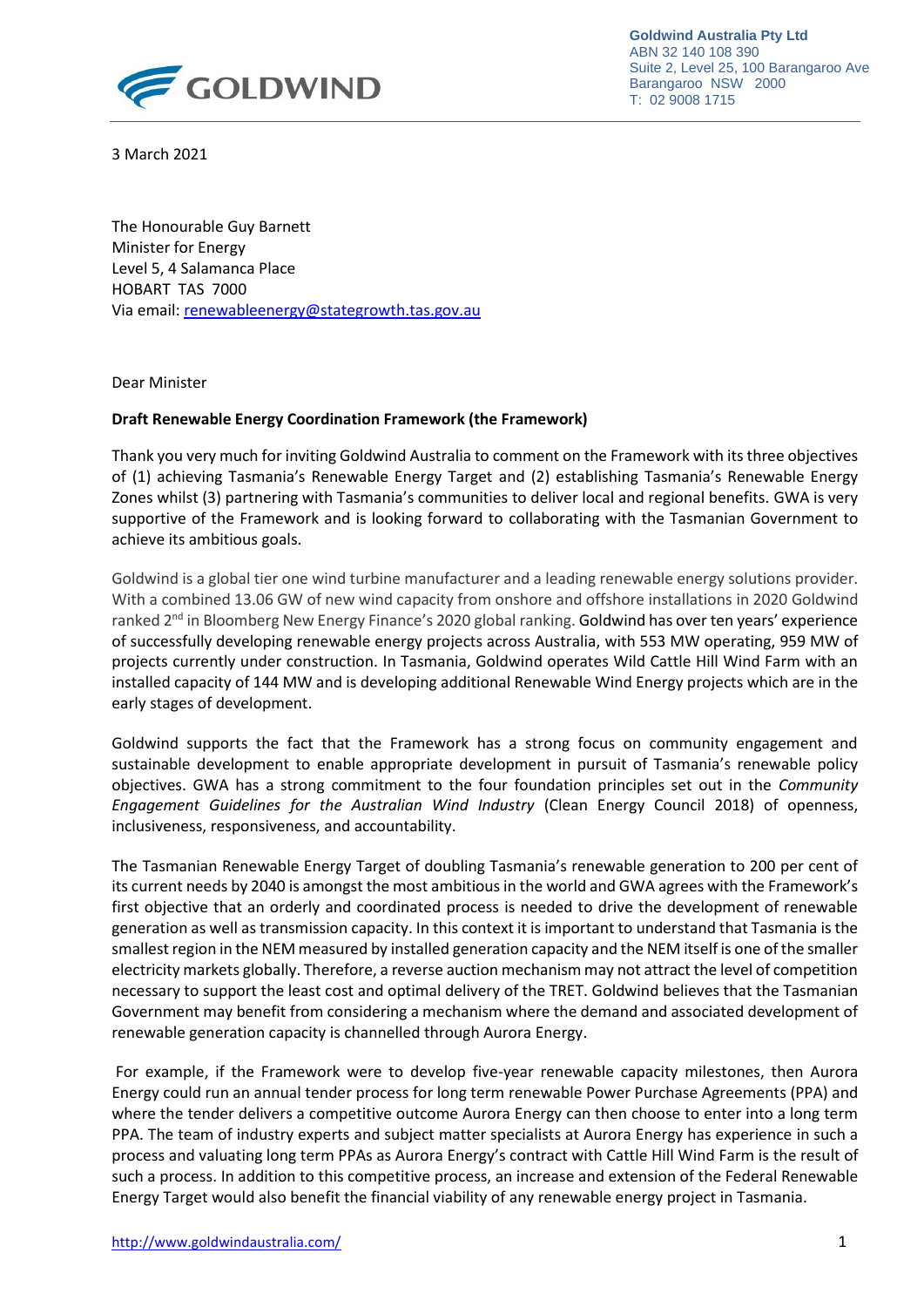

**Goldwind Australia Pty Ltd** ABN 32 140 108 390 Suite 2, Level 25, 100 Barangaroo Ave Barangaroo NSW 2000 T: 02 9008 1715

Engaging early with the community when mapping our priority areas within Tasmania's Renewable Energy Zones (REZ) and developing renewable energy projects is important. Goldwind has a track record with respect to engaging with and delivering social as well as economic benefits to the local community and wider region.

Stakeholder and community engagement is in its essence about making better, more sustainable decisions through a process that engenders trust and credibility. Stakeholder and community engagement contributes to informed decisions in several important ways. It brings all perspectives to the table; it identifies critical issues early; and it allows the decision to be understood and owned by as many people as possible.

Specifically, for wind farm projects, strong engagement creates mutual benefits for developers and communities as it creates transparency keeping stakeholders and the community informed about the decision-making processes of the project. A strong and robust engagement program can, in general, build respectful relationships allowing stakeholder and community support for and identification with project operations and goals whilst decreasing the levels of misinformation about the project and wind energy in general. Goldwind seeksto support communities in the local area of the wind farm through a range of benefit sharing methods tailored to the specific local community, including Community Funds, targeted sponsorships, neighbour agreements and facilitating economic benefits. In addition, there is strong focus on information sharing through opening an Information Centre which is run by a local community relations officer, and establishing a Community Consultative Committee (CCC) which holds regular meetings to provide updates, listens to feedback and designs and implements the Community Fund. As transparency is of the utmost importance, each project has of course a project website containing up to date information of the project and contact details for enquiries and complaints. Furthermore, tools such as media releases, direct letter drops, local radio updates, site visits (albeit limited), community events etc. form all part of the community engagement program.

At Cattle Hill Wind Farm, for example, Goldwind took the following actions (to name but a few) which benefited the local and wider Tasmanian community:

- Significant economic benefits, including more than 150 people employed during peak construction and seven full time local staff onsite during operations. Tasmanian businesses delivered civil and electrical works, road upgrades and some tower components. A local information centre, staffed by a local community relations officer, was established in Bothwell from August 2018 to March 2020 to allow local community members an opportunity to learn more about the project – over 850 visitors.
- Sponsorship Fund during construction donated approx. \$90,000 to over 30 different local based organisations, for example the 39<sup>th</sup> FIPS-Mouche World Fly Fishing Championship held in Tasmania in 2019.
- The Cattle Hill Wind Farm Community Fund with annual voluntary funding of \$120,000 during operations.

Goldwind has pioneered the alignment of renewable energy projects with the broader environmental, land use and social policies and strategies. Apart from aiming to minimise the impact on the local community during the construction phase by for example carefully planning haulage routes for over size over mass deliveries and upgrading local roads, Goldwind were also the first the wind farm developer in Australia to install IdentiFlight®. At Cattle Hill Wind Farm, Goldwind installed IdentiFlight®, an aerial monitoring and detection technology system as one of the key initiatives to mitigate possible impact on the Tasmanian Wedge-tailed Eagle population in the Central Highlands of Tasmania [\(New technology to be trialled](https://www.goldwindaustralia.com/new-technology-trialed-protect-eagles-cattle-hill-wind-farm/) to protect [eagles at Cattle Hill Wind Farm](https://www.goldwindaustralia.com/new-technology-trialed-protect-eagles-cattle-hill-wind-farm/) – Goldwind Australia).